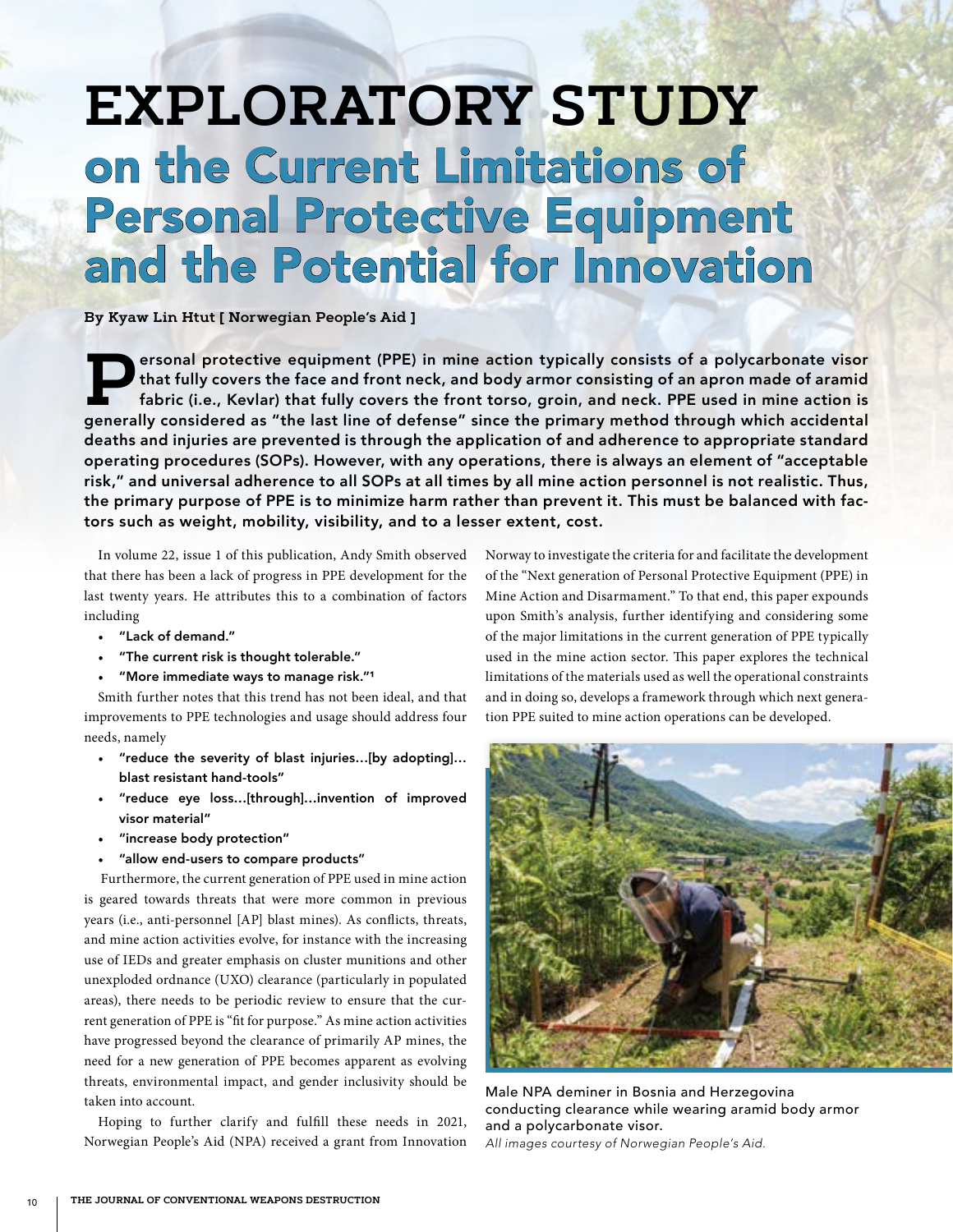#### High-Velocity Fragmentation Threats

High-velocity fragmentation<sup>2</sup> presents a unique challenge in humanitarian mine action  $(HMA)^3$  due to the fact that most PPE used in HMA is typically not rated to defeat this threat. According to International Mine Action Standards (IMAS) 10.304 the minimum standard of body armor must be at least NATO Standardization Agreement (STANAG) 2920 compliant to  $V_{50}$ 450 at 1.102 g, meaning that the material must reliably stop 50 percent of incoming projectiles with a mass of up to 1.102 g travelling at 450 m/s. IMAS 10.30 does not specify that visors need to be STANAG 2920 rated, only that "the eye protection shall be capable of retaining integrity against the blast effects of 240 g of TNT at 60 cm and shall provide protection equivalent to not less than 5 mm of untreated polycarbonate" (IMAS 10.30, 2013).<sup>5</sup> With this in mind, however, it must be noted that the PPE used in HMA is primarily intended to mitigate the effects of secondary fragmentation<sup>6</sup> from AP blast mines rather than high-velocity fragmentation. Although the technology to defeat high-velocity (i.e., rifle) projectiles widely exists in the form of ceramic-composite or high-hardness steel, the significant added weight, loss of flexibility, and bulk (some plates are as thick as 25 mm) for a limited coverage area and high cost of procurement are significant drawbacks to widespread adoption.

Although large caliber ordnance such as artillery shells produce high-velocity fragmentation,7 this paper will only refer to smaller AP items such as cluster munitions, grenades, and AP fragmentation mines encountered during HMA operations. The reason for excluding larger caliber items is that the probability of survival of a point blank (i.e., within 1 m) detonation of a large caliber projectile (with more than 1 kg of high explosive) is virtually zero, while survival of a point blank detonation of smaller items such as AP fragmentation mines, grenades, or cluster munitions have been extensively documented by NPA and the mine action sector as a whole.

Using this criteria, there have been in total fourteen highvelocity fragmentation accidents involving cluster munitions, AP fragmentation mines, and grenades resulting in sixteen casualties documented in NPA's database from January 1994 to April 2020. These accidents have resulted in the deaths of eight victims and non-fatal injuries to eight survivors. Of the eight fatalities, five<sup>8</sup> were not wearing any torso PPE (i.e., body armor) or facial PPE (i.e., visor) and all five received fatal penetrative injuries to the torso as well as fatal head injuries from high-velocity fragmentation. Of the three fatalities who were wearing body armor, two of the victims had parts of their body armor compromised, while one did not have their body armor compromised and received no torso injuries (the victim received penetrative head injuries). Of the two fatalities with compromised body armor, one received undocumented non-life-threatening injuries to the torso and one received life-threatening injuries to the torso. All three fatalities were wearing a polycarbonate visor, which had been compromised causing fatal head/facial injuries to the victim.

Of the eight survivors of accidents involving high-velocity fragmentation over the same period, seven were wearing both body armor and visors. The remaining individual who was not wearing any PPE had survived due to their location behind another (unprotected) victim who did not survive.9 Of the seven survivors wearing body armor, two had their vests compromised and suffered penetrative torso injuries. Two of those who did not have their body armor compromised still received penetrative torso wounds due to side impact in areas not covered by their PPE, but survived these injuries. The visors worn by seven survivors were not compromised, although three received superficial facial injuries and one survivor lost an eye due to blast overpressure and debris entering their visor.

While sixteen individuals is too small of a sample size to establish any statistical or causal relationship, the anecdotal information from NPA's records indicate that ten of the sixteen individuals involved in high-velocity fragmentation accidents were wearing PPE, seven of whom survived with varying degrees of injuries (70 percent survival). Body armor was compromised in four out of these ten cases (40 percent) with victims receiving injuries to the torso, with two out of the four victims surviving those injuries (50 percent survived despite their body armor being compromised). Visors were compromised in three out of the ten cases (30 percent) with victims receiving injuries to the head or face; none of the victims survived these injuries. By contrast, of the six victims who were not wearing PPE, only one survived (16 percent survival).

While the information provided from these accidents does not take into account the method of injury and circumstances that could be aggravating or mitigating factors (i.e., victim position,



Male NPA deminer in Bosnia and Herzegovina wearing aramid body armor and a ballistic helmet with a polycarbonate visor.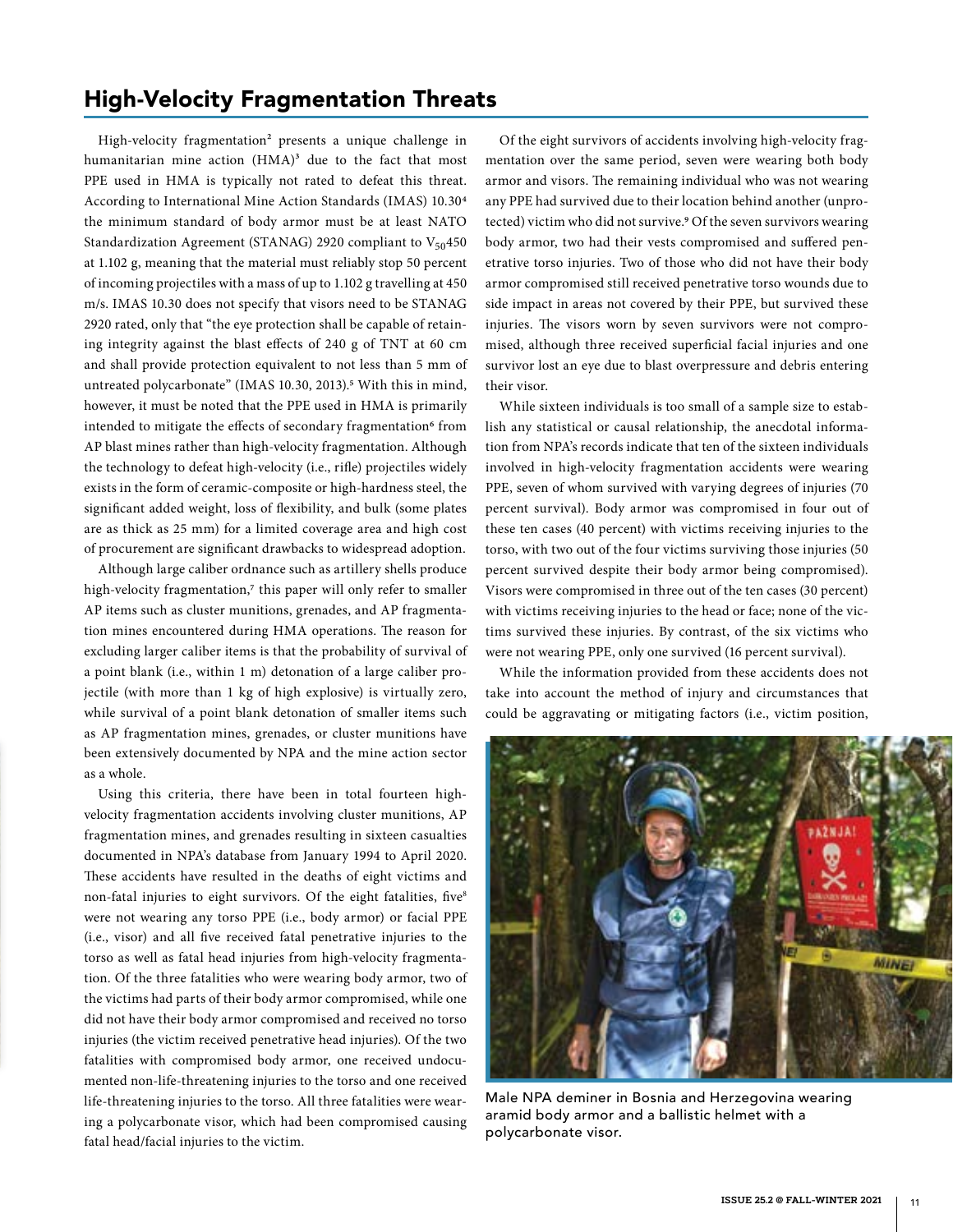fragmentation mass/density, velocity, angles, quality of casualty evacuation (CASEVAC), etc.) or the severity of injuries and lasting disabilities, it anecdotally illustrates that personnel wearing PPE do have higher survival rates in accidents involving highvelocity fragmentation, even if the PPE is compromised. However, personnel who have compromised visors from high-velocity fragmentation had significantly lower survival rates. This could hypothetically be attributed to a combination of the following factors:

- Injuries to the head are much more catastrophic due to the vulnerability of the brain, and it being a much larger proportion of the "target area" (i.e., frontal profile of the face/head), as opposed to the torso where the chances of hitting a vital organ are proportionately lower.
- The material properties of polycarbonate offer less protection compared to aramid (Kevlar) by volume and weight.
- The mechanism of failure of polycarbonate visors could potentially be a "shattering" effect, which also enables more kinetic energy to pass through into the victim causing more catastrophic injury. By comparison, it could be argued that aramid fabric is able to absorb and redistribute kinetic energy more efficiently than polycarbonate.
- Both polycarbonate and aramids are subject to degradation due to environmental factors such as UV light, moisture, and general wear and tear. This would begin to degrade the protective performance of these materials over time. It could be argued that polycarbonate could deteriorate at a faster rate due to increased exposure to the elements when compared to aramid fabric (which is usually contained within a waterresistant pouch).

Taking these factors into consideration, it must also be noted that the relationship between the kinetic energy of a projectile and the severity of injuries (e.g., traumatic bone and soft tissue damage) has been extensively documented in medical journals and other publications. According to Rozen and Dudkiewicz's chapter "Wound Ballistics and Tissue Damage" in *Armed Conflict Injuries to the Extremities: A Treatment Manual*: 10

*The amount of tissue damage and the injury severity of gunshot injuries are due to the energy transmitted by the bullets or projectiles, depending mainly on their velocity. Therefore, the injuries are not divided any more, as in the past, to 'high- and low-velocity injury' but to 'a high- or low-energy injury.* 

This understanding is further supported by Hauer et al.: *Although a large number of factors influence the missile in flight and after penetration of the body, the most important factor is the amount of energy transmitted to the tissue. Shrapnel wounds are usually produced with similarly high kinetic energy to those caused by hand- and long guns. However, fragments tend to dissipate the entire amount of energy within the body, which increases the degree of tissue disruption.11*

One of the main mechanisms through which tissue damage is achieved is through cavitation, in which a high-energy projectile will cause large wound cavities as a result of energy transfer. This is further exacerbated by internal lacerations, tumbling, and fragmentation of the projectile within the victim, as well as secondary fragmentation of bone causing additional injury. According to Rozen and Dudkiewicz, these factors are "thought to be the most significant factor in tissue injury from high energy projectiles."<sup>12</sup>

## Rudimentary Theoretical Model of Fragmentation Impact Energy on PPE

The mechanics through which PPE is compromised may be a combination of factors including impact kinetic energy (a function of velocity and mass), cross-sectional density, and hardness of the projectile as well as impact and deflection angles. In order to develop a simplified theoretical model to study the effects of fragmentation, this paper will limit these to two factors, namely the kinetic energy of the incoming projectile and the kinetic energy impact resistance rating of the typical PPE material. One can therefore develop a hypothesis that if the kinetic energy of the impact exceeds the resistance rating of the PPE material, then the probability of penetration of the PPE material will be higher.<sup>13</sup> For further simplification, this model will assume that there is no further fragmentation of the projectile upon impact and the hypothetical kinetic energy passed through to the victim would be the residual kinetic energy after the impact (kinetic energy of the impact minus the resistance rating), thereby representing an analogue for potential severity of injury.

IMAS 10.30 lists a minimum requirement for torso protection to be STANAG V<sub>50</sub>450 at 1.102 g, which equates to 111.78 J of impact kinetic energy (kinetic energy =  $1/2$  m  $v^2$ .<sup>14</sup> As such, torso protection in the HMA sector is typically comprised of aramid fabrics (Kevlar) providing *soft armor* to STANAG 2920 V<sub>50</sub>450 fragmentation protection. This standard is defined as body armor stopping a series of projectiles being launched at 450 m/s at least 50 percent of the time.15 Bolduc and Jager further define fragmentation types and mass, with R7 being the highest mass "right angled, circular crosssection (RCC)" projectile." Therefore, if a soft (aramid) body armor type is rated  $V_{50}$ 450 R7, then it is rated to stop 50 percent of unsaboted, RCC projectiles with a maximum mass of 4.15 g travelling at 450 m/s, and the theoretical impact kinetic energy (in joules) of this projectile would be 420.185 J. By comparison, the most common form of facial protection in compliance with IMAS 10.30 are polycarbonate full face visors that are at least 5 mm thick. According to the technical manual of one polycarbonate manufacturer, SABIC, their 5 mm polycarbonate sheets are rated up to 370 J of impact.16

In order to compare the differences in kinetic energy impact of a typical piece of primary fragmentation versus secondary fragmentation, the following formulas will be used as the basis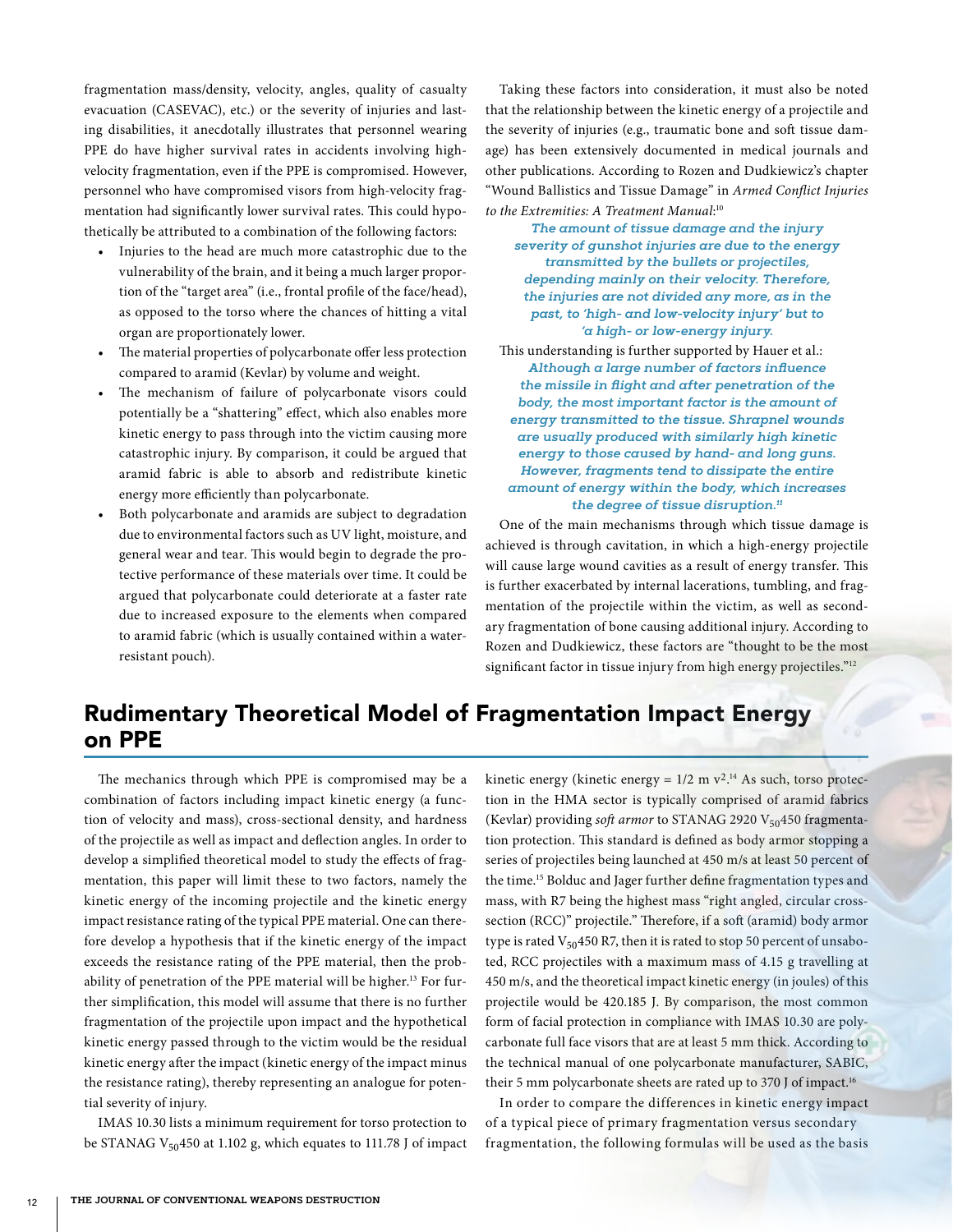for calculating the velocity (**V**) upon impact of the respective projectiles.

The starting velocity of primary fragmentation from a metal bodied ordnance is determined by the respective Gurney equation<sup>17</sup> (see Figure 1), which takes into account the body shape of the item (spherical or cylindrical) and the velocity of detonation of the explosive charge (dependent on explosive type).

| Cylindrical Charge Equation<br>$ (V / \sqrt{2E}) = ((M / C_{exp}) + 1/2))^{-1/2} $                                         | $V =$ initial fragment<br>velocity (m/s)<br>$\sqrt{2E}$ = Gurney Constant for a<br>given explosive (m/s) |
|----------------------------------------------------------------------------------------------------------------------------|----------------------------------------------------------------------------------------------------------|
| <b>Spherical Charge Equation</b>                                                                                           | $M =$ mass of fragment (kg)                                                                              |
| $\left  \left( V\,/\,\sqrt{2E} \right) = ((M\,/\,C_{exp}) + 3/5))^{-1/2} \right _{(kg)}^{C_{exp}}$ = explosive charge mass |                                                                                                          |

Figure 1. Gurney equations for cylindrical and spherical bodies. *Figure courtesy of International Ammunition Technical Guidelines, 2015.*

The initial velocity calculated from a respective Gurney equation for cylindrical or spherical bodies can then be used to further calculate the estimated velocity of a piece of fragmentation (and thus also the energy) at a determined range as a function of air density, cross-sectional area, drag, and fragment mass.18 This is shown in Figure 2.

| $V(s) = V_0 * e^{-(p^*Cd^*A^*S)/(2^*m)}$ | $V(s)$ = velocity at desired distance                                                                                                                                                                                                                                                                                                                                                                                                                               |
|------------------------------------------|---------------------------------------------------------------------------------------------------------------------------------------------------------------------------------------------------------------------------------------------------------------------------------------------------------------------------------------------------------------------------------------------------------------------------------------------------------------------|
|                                          | $V_0$ = velocity of the fragment at the<br>point                                                                                                                                                                                                                                                                                                                                                                                                                    |
|                                          | $p =$ atmospheric density (kg) = 1.2<br>kg/m3 at sea level.                                                                                                                                                                                                                                                                                                                                                                                                         |
|                                          | $Cd = drag coefficient (dependent on$<br>fragment shape)<br>For reference, a perfect smooth<br>sphere has a Cd of 0.47 at subsonic<br>speeds and around 1.1 at super-<br>sonic speeds while a flat plate has<br>a Cd of 1.28 (NASA, 1993). <sup>19</sup> The US<br>Department of Defense Explosives<br>Safety Board recommends using a<br>Cd of 1.28 as an average to model<br>fragmentation drag of any given item<br>(Department of Defense, 1975). <sup>20</sup> |
|                                          | $A =$ cross sectional area of projectile                                                                                                                                                                                                                                                                                                                                                                                                                            |
|                                          | (in square meters)                                                                                                                                                                                                                                                                                                                                                                                                                                                  |
|                                          | $S =$ desired distance in meters                                                                                                                                                                                                                                                                                                                                                                                                                                    |
|                                          | $M =$ mass of projectile (in kg)                                                                                                                                                                                                                                                                                                                                                                                                                                    |

Figure 2. Function of fragment velocity over distance travelled. *Figure courtesy of Federation of American Scientists.*

Separately, according to the U.S. Department of Defense (DoD), the estimated approximate maximum range for secondary fragmentation is shown in Figures 3 and 4.

| Rocks                     | Soil               |
|---------------------------|--------------------|
| 29.2 / NEQ <sup>0.4</sup> | $12.5 / NEQ^{0.4}$ |

Figure 3. Theoretical maximum range of projectile material type per scale of NEQ.

*Figure courtesy of U.S. Department of Defense, 1975.21*

Furthermore, simple estimates of theoretical maximum range of fragmentation (primary and secondary) can be calculated using the following function:

| $R = (V_0 / g) * Sin 2\theta   R = Range (m)$ | $\mid V_0 =$ Initial Fragment Velocity (m/s) |
|-----------------------------------------------|----------------------------------------------|
|                                               |                                              |
|                                               | $\theta$ = Launch Angle (Radians)            |

Figure 4. Function of fragmentation maximum theoretical range. *Figure courtesy of International Ammunition Technical Guidelines, 2015.*

Using these functions, the following are illustrative examples of fragmentation velocity and impact kinetic energy calculated for comparisons between primary fragmentation from a BLU-26 submunition and secondary fragmentation from a PMN AP blast mine.

A BLU-26 cluster bomb has a body mass of 0.350 kg, a net explosive quantity (NEQ) of 0.085 kg of Cyclotol, and an All Up Weight  $(AUW)^{22}$  of 0.435 kg. It is generally spherical in shape and holds 600 small steel balls of fragmentation embedded within the metallic body. It has a diameter of 0.064 m (64 mm) and a radius of 0.032 m.<sup>23</sup> Using these dimensions, the spherical surface area of the item is  $0.0128$  m<sup>2</sup> (or 12,867 mm<sup>2</sup>), and using these specifications, it is possible to calculate the initial velocity of the metal fragments at the point of detention with the spherical Gurney equation for Cyclotol as follows:

> $V = (((M / Cexp) + 3/5))^{-1/2}) / \sqrt{2E}$  $V = (((0.35 / 0.085 + 0.6))$ <sup>-1/2</sup> $)/2,402$  $V = 1,106$  m/s

Although there are 600 tiny ball bearings contained within the body, these balls are embedded in the metal itself. Therefore, we will assume that these bits will fragment chaotically (some still attached to the metal casting while others will be ejected cleanly). With this in mind, we can assume that 300 spheroid pieces of fragmentation are released on average from the body, with an average mass of 0.0011 kg (1.1 g). The average cross-sectional surface area of each fragment will be assumed to be the overall spherical surface area divided by 300, which gives us 0.00004 m2. Therefore, assuming that the item detonates 1 m away from the victim, it is possible to calculate the estimated average velocity of each fragment at 1 m away from the point of detonation (at sea level) using the formula provided by the Federation of American Scientists shown here:

- $V(s) = V0 * e^{-(p*C d*A*S)/(2*m)}$ 
	- $V(1) = 1,106 * e^{-(1.2 * 1.28 * 0.00004 * 1)/(2 * 0.0011)}$
	- $V(1) = 1.072.5$  m/s

Thus, at 1 m from the point of detonation, the pieces of fragmentation will have an estimated velocity on average of 1,072 m/s at sea level. Assuming that each projectile has a mass of 1.1 g, then the kinetic energy upon impact can be estimated to be around 575 J  $(0.5 * 0.0011 * 1072.52)$ . The velocity and energy at every meter of distance travelled can also be calculated and is shown in Figure 5.

Using this basic fragmentation model as the underlying assumption, it is estimated that during a BLU-26 accident at 1 m, a 1.1 g fragment will impact with 575 J of kinetic energy. Assuming that 5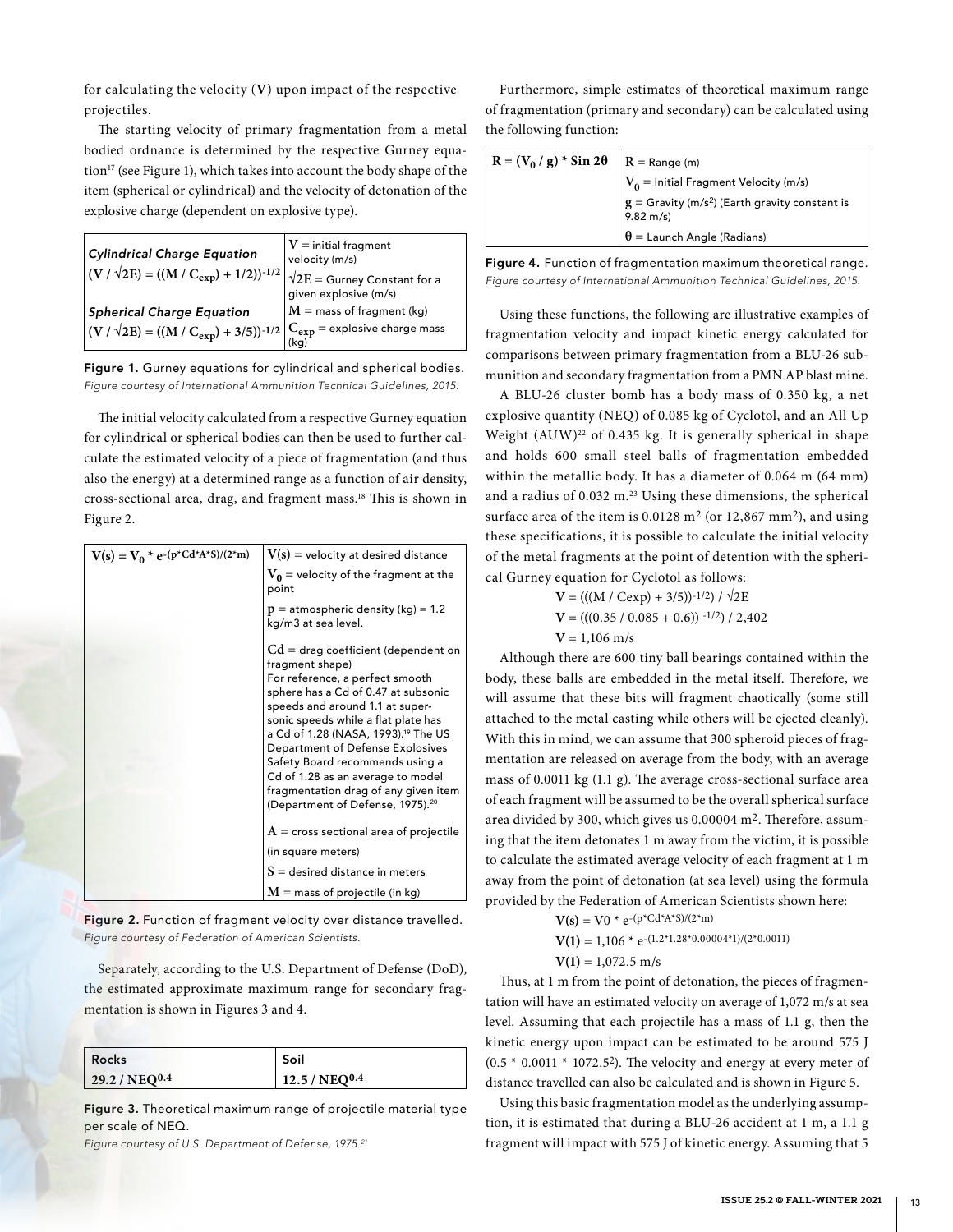mm of polycarbonate is resistant against 370 J under perfect theoretical conditions of impact, at least 205 J of energy will still be retained by the fragment once a polycarbonate visor is comprised. Likewise, assuming that STANAG  $V_{50}$ 450 R7 vest can resist up to 420 J under perfect theoretical conditions, the kinetic energy that is retained by the fragment after a body armor vest has been compromised would be at least 155 J under perfect conditions. Without PPE, the victim would theoretically suffer the impact of the entire 575 J of kinetic energy from a single fragment.



By comparison, one can also model the velocity of a 1 cm3 piece of rock that has been ejected from a PMN blast with the following assumptions:

- 1. A PMN mine has 240 g NEQ of TNT.
- 2. During the explosion, the entire PMN body is consumed, and therefore the pieces of plastic/Bakelite primary fragmentation will be excluded.
- 3. According to Encyclopedia Britannica,<sup>24</sup> the average density of rock is 2.73 g per cm<sup>3</sup>. For simplicity's sake, we will assume that the volume of this rock is precisely 1 cm3 (or 0.000001 m3) and is spheroid in shape.
- 4. The rock is launched at a 45-degree angle from the blast site. A 45-degree launch angle achieves the maximum theoretical range of any launched projectile.

Therefore, with an explosive weight of 0.24 kg of TNT in a PMN, the maximum theoretical distance that a rock is ejected from a blast is (as per U.S. DOD 1975 formula):

- $= 29.2 / NEQ<sup>0.4</sup>$  $= 29.2 / 0.2404$
- $= 51.67 \text{ m}$

Using the IATG simple fragment range estimation formula, it is possible to estimate the initial fragment velocity from a launch angle of 45 degrees (0.785 radian).

If:  $51.67 = (V0 / g) * Sin 2\theta$  $51.67 = (V0 / 9.82) * Sin (2 * 0.785)$ Then:  $V0 = 51.67 * 9.82 / Sin(2*0.785)$  $V0 = 507.47$  m/s

Figure 5. Graphs on the fragmentation emergency and velocity over distance.

*Figure courtesy of the author.*

Now that we have the initial velocity of the rock (calculated from theoretical maximum range), we can calculate the travelling velocity at a given range. Given the assumption that the rock's dimensions are a spheroid with a volume of  $0.000001$  m<sup>3</sup>, the radius (r) of the spheroid rock is roughly 0.006203 m (using r =  $(3 \times V / 4\pi)^{1/3}$ , calculated as  $0.6203 * 0.000001^{1/3}$ ), and correspondingly its crosssectional area, which will be the same as its circular area is 0.00012 m<sup>2</sup> (calculated as  $π*0.006203<sup>2</sup>$ ). Using this cross-sectional area, we can estimate the secondary fragmentation velocity at 0.6 m (as stipulated in IMAS) employing the Federation of American Scientists' equation as follows:

$$
V(s) = V0 * e^{-(p * Cd * A * S)/(2 * m)}
$$
  
\n
$$
V(0.6) = 507.47 * e^{-(1.2 * 1.28 * 0.00012 * 1)/(2 * 0.0027)}
$$
  
\n
$$
V(0.6) = 497 m/s
$$

Therefore, it is estimated that the rock will be travelling at a velocity of 497 m/s once it reaches 0.6 m (less than half the estimated velocity of the BLU-26 fragment at 1 m). Using the 497 m/s velocity at 0.6 m and the given mass of the rock being 2.7 g, the estimated impact energy of the rock is calculated at 333.6 J (i.e., 0.5  $*(0.0027 * 4972)$ ). This is within the 370 J impact rating of the 5 mm polycarbonate produced by SABIC and STANAG 2920 V<sub>50</sub>450 R7 limits for impact energy of 420 J.

Figure 5 illustrates the velocity and impact energies of BLU-26 primary fragmentation and secondary fragmentation from a PMN blast. In addition to PPE playing a significant factor in mitigating the transfer of kinetic energy, the standoff distance plays a significant factor as well. Projectiles rapidly decelerate, thereby also losing impact kinetic energy in the process.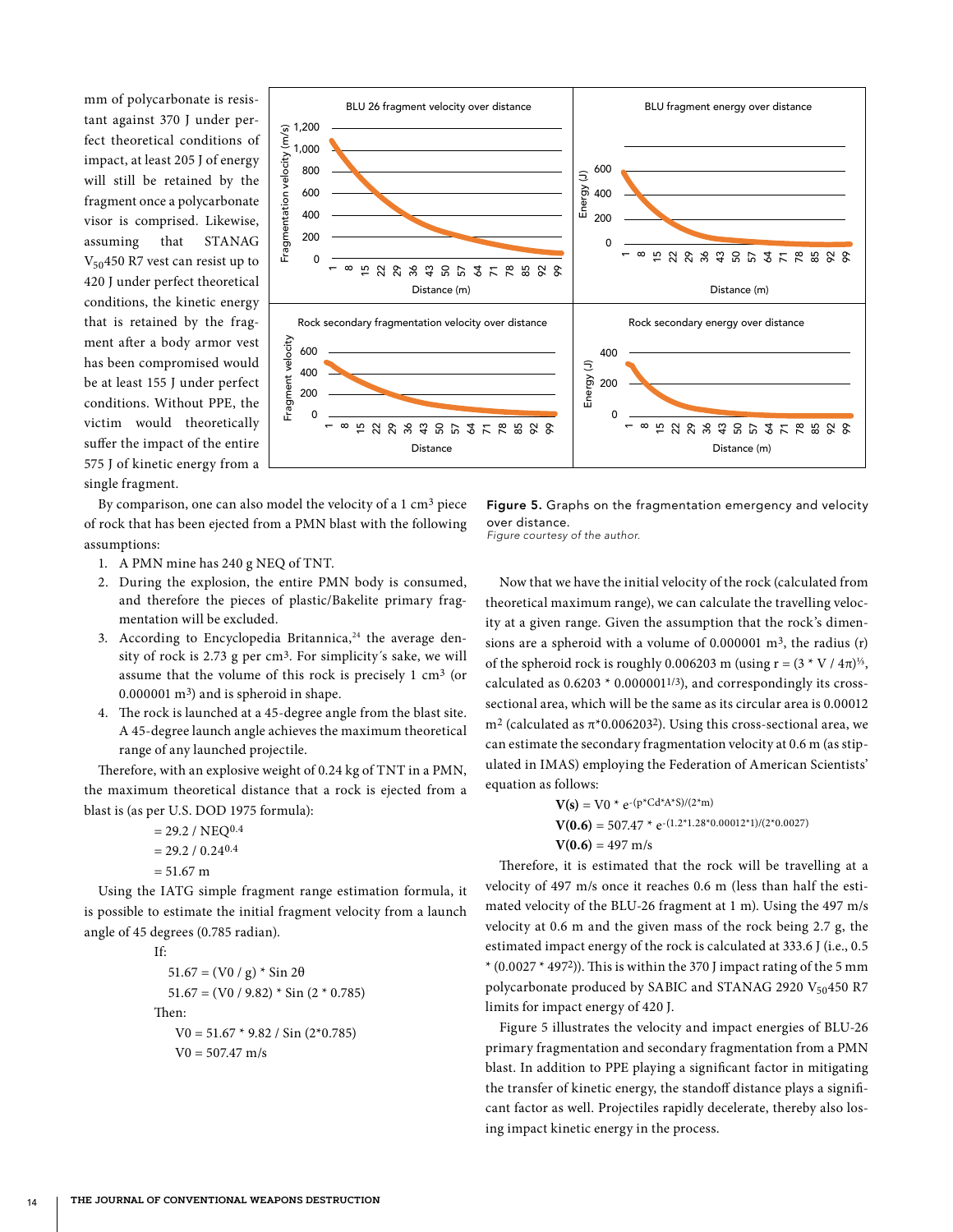### Material Degradation of PPE and Environmental Impact of Disposal

Taking these scenarios into consideration, one can argue that the condition of the PPE can potentially affect its tensile strength, thereby decreasing its ability to absorb kinetic energy and enabling a higher probability of penetration by both primary and secondary fragmentation. The decreased level of protection offered by the degraded material would in turn permit more kinetic energy to pass through to the wearer. The degradation of both polycarbonate and Kevlar due to use and environmental factors has been extensively documented.

In the case of polycarbonate, exposure to ultraviolet (UV) light has been one of the main causes of material degradation.<sup>25</sup> Significant yellowing occurs to the material and the polycarbonate loses its strength and elasticity. The mechanical properties of polycarbonate also change, becoming more brittle and crystalline. Under laboratory conditions, untreated polycarbonate begins to yellow within seventy-two hours of UV exposure and significantly yellows by 503 hours of UV exposure.<sup>26</sup> Assuming that a polycarbonate visor is exposed to sunlight eight hours a day in field conditions, this would be the equivalent of 62.88 work days. Tensile strength decreases by 9 percent within 216 hours of UV exposure. This degradation means that polycarbonate visors lose their protective properties after continuous operational use, thereby gradually losing their ability to offer the level of protection specified in IMAS 10.30.

During regular operational/field usage, visors also accumulate scratches and other wear and tear, thereby further compromising the structural integrity. Additionally, the combination of scratches and yellowing of visors further adds to the diminishing of visibility for the user. IMAS Technical Note 10.10/02<sup>27</sup> states that

> *Users should be aware that the polycarbonate material from which blast-visors are made is adversely affected by prolonged exposure to sunlight (UV light). The effect of sunlight is to create hardened areas from which a crack may propagate.*

It further goes on to report instances where visors have shattered as a result of AP mine blasts, exacerbating the injuries received by victims. Even in cases where polycarbonate is only used in a relatively limited capacity such as in ROFI's demining mask (the mask is primarily made from laminated composite materials with a polycarbonate vision slot), the use of polycarbonate presents a potential "single point failure" scenario.

A test of a new mask in 2008 by the Swedish Rescue Services Agency conducted on 240 g of TNT equivalent placed on the surface on sand with a 70-degree blast angle at 55 cm showed that the polycarbonate vision slot of the mask shattered while the rest of the mask was not compromised during the blast.28 A similar test done on 140 g of TNT equivalent showed both the polycarbonate vision slot and the composite components of the mask withstanding the blast. According to ROFI, an internal test with the blast of a PMA-1A (presumably containing the standard 200 g of TNT)

at 55 cm showed that the mask withstood the blast without being compromised (ROFI).29

Aramid fabrics such as Kevlar used in body armor also suffer from degradation due to continual use. In particular, degradation as a result of long-term exposure to moisture and mechanical ablation from friction has been documented. According to Forster et al., p-phenylene terephthalamides (PPTA) body armor such as Kevlar and Twaron had a theoretical 10–13 percent decrease in  $V_{50}$ rating resistance after artificial aging simulating the temperature, humidity, and mechanical wear of typical field use over five years.<sup>30</sup> Likewise, Grant et al. reported a 10 percent reduction in  $V_{50}$  ballistic performance of five-year-old, United States National Institute of Justice (NIJ) Level IIIA and Level II body armor taken from a random sample of field users.<sup>31</sup> Direct exposure of aramids such as Kevlar and Twaron to the natural elements conducted in hot and humid environments have reported up to an 80 percent decrease in tensile strength.32 Possible explanations for this include water and other liquid ingress causing the "slippage of yarns of aramid fabric in wet conditions,"33 as well as mechanical wearing of the fibers caused by repeated folding and rolling<sup>34</sup> simulating conditions worn in the field.

As a result of degradation, body armor manufacturers typically provide a five-year warranty and it is recommended that users replace the body armor every five years of regular use or the period recommended by the manufacturer.<sup>35</sup> IMAS Technical Note 10.10/02 also recommends that "visors manufactured from untreated polycarbonate are replaced annually or every 225 days of use in order to minimise risks of degraded protection as a result of UV exposure."36 Taking this into consideration, environmentallysound methods of disposal employed by HMA operators may not typically be available in countries that they work in.

Kevlar in its final form is very hard to destroy and will not naturally decompose in a landfill. Although there exists various energy and capital-intensive recycling methods such as chemical and thermal breakdown (pyrolysis) of the materials, it is not yet at a stage to be economically viable.<sup>37</sup> Relatively new methods such as thermal degradation, as proposed by Dabkiewicz et al., have yet to be fully commercialized.<sup>38</sup> Although there are various companies that specialize in the recycling of Kevlar, these companies are not present in many developing countries where mine action operators normally work. Shipping unserviceable Kevlar internationally will also likely not be cost-effective, particularly for humanitarian organizations.

As stated previously, visors have a relatively short service life and polycarbonate material is not as easily recyclable as other plastics such as polyethylene. Polycarbonate is typically recycled through thermal and chemical processes that break down and reconstitute the material. As it is for recycling Kevlar, the processes for recycling polycarbonate are not readily available in most of the countries where HMA is being conducted due to its technical and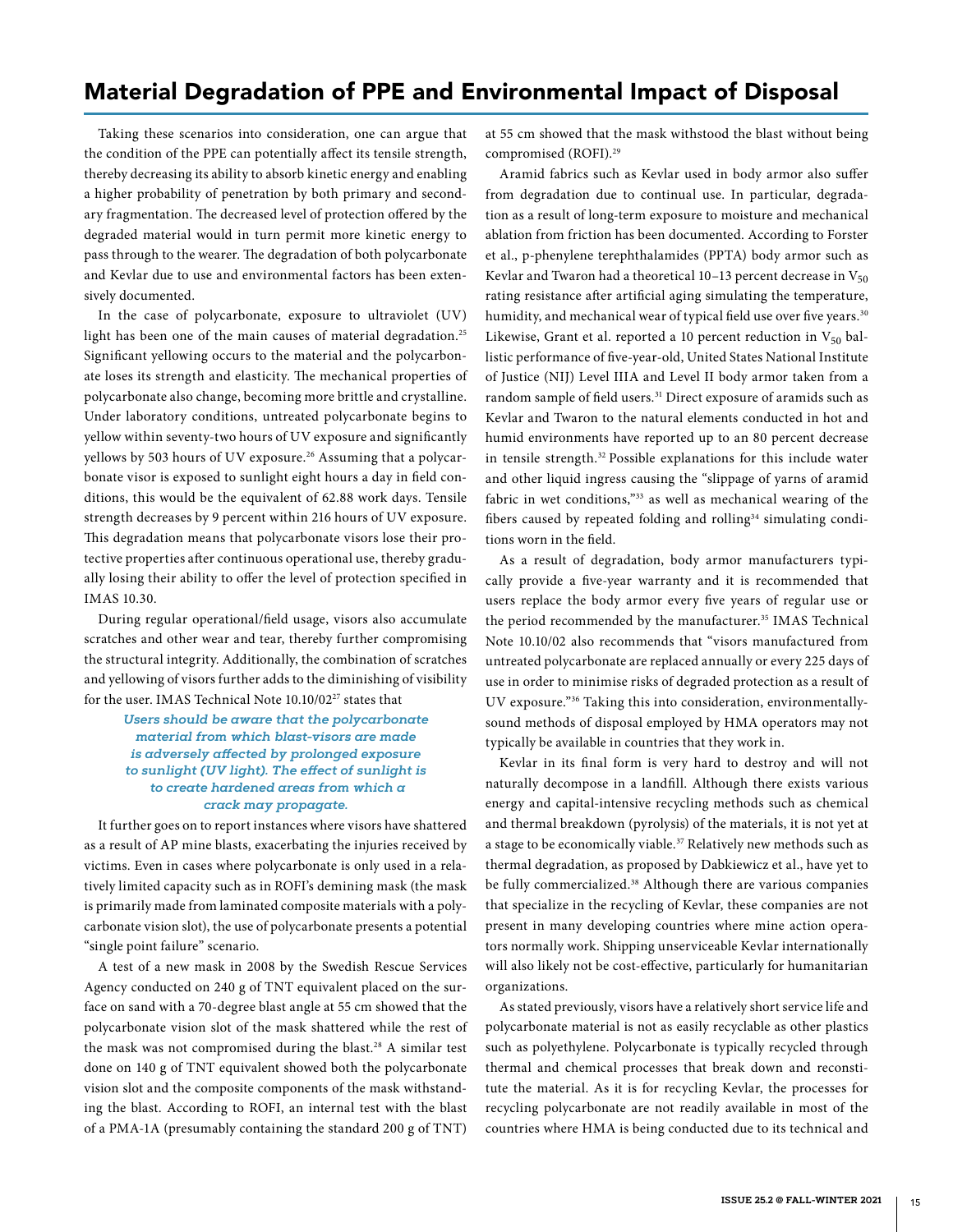

capital-intensive nature. As a plastic polymer, polycarbonate does not naturally bio-degrade in landfills and particulate shedding can occur which can further add to microplastic pollution. For example, Zhang et al.,<sup>39</sup> estimate that 310 t of microplastic polycarbonate enter water systems annually in the form of sewage sludge in the United States. Polycarbonate waste has been documented to leach a precursor additive compound bisphenol A (BPA) into water sources. Although longitudinal public health implications have yet to be studied, evidence presented by Konieczna et al.,<sup>40</sup> suggests a strong relationship between prolonged BPA exposure and endocrine disorders in humans. According to Morin et al.,41 "BPA is commonly found in landfill leachate at levels exceeding acute toxicity benchmarks" and in Norway it was reported that concentrations of 188 mg +-125 mg of BPA leachate was present in every 1 kg of solid plastic waste.<sup>42</sup> To the author's knowledge, there have not yet been any definitive studies on the proportion of polycarbonate in overall global plastic waste and the extent to which this has caused environmental damage in developing countries (particularly mine and explosive remnants of war [ERW]-affected countries) is unreported.

Taking all of this into consideration, HMA operators can potentially release several tonnes of polycarbonate and aramid waste every few years due to the need for replacement of visors and body armor. If for example a mine action operator deploys 1,000 deminers wearing full face polycarbonate visors and body armor in a country program, then the operator may be expected to discard up to 1,000 visors every year if it complies to IMAS 10.10/02 recommendations and up to 1,000 kits of body armor every five years. With a typical standard full-face visor from a manufacturer such as Security Devices weighing around 1 kg and body armor (i.e., Apron) weighing between 2.5 and 3.9 kg, $43$  this would equate to 1 t of polycarbonate waste produced every year and 2.5–3.9 t of aramid waste produced every five years by that operator's country program alone.

For perspective, NPA employs 1,441 mine action operational staff globally as of September 2021. From anecdotal reports, mine action operators typically put unserviceable PPE into long-term storage, however it is not immediately clear what will happen thereafter and what the end-of-life cycle process of this waste disposal will be. If for instance the items are discarded in local landfills, the environmental concerns as highlighted previously may be particularly acute. Likewise, if the items are incinerated, there will likely be significant carbon emissions and particulate air pollution. There are also ethical concerns regarding the practice of international operators donating unserviceable or expired PPE to national operators and national authorities, particularly if the materials have degraded to such an extent as to offer decreased protection below national standards and/or IMAS 10.30. It can also be the case that operators may not know when and why PPE needs to be replaced, thereby continuing the use of degraded or unserviceable PPE in the field and adding unnecessary risks.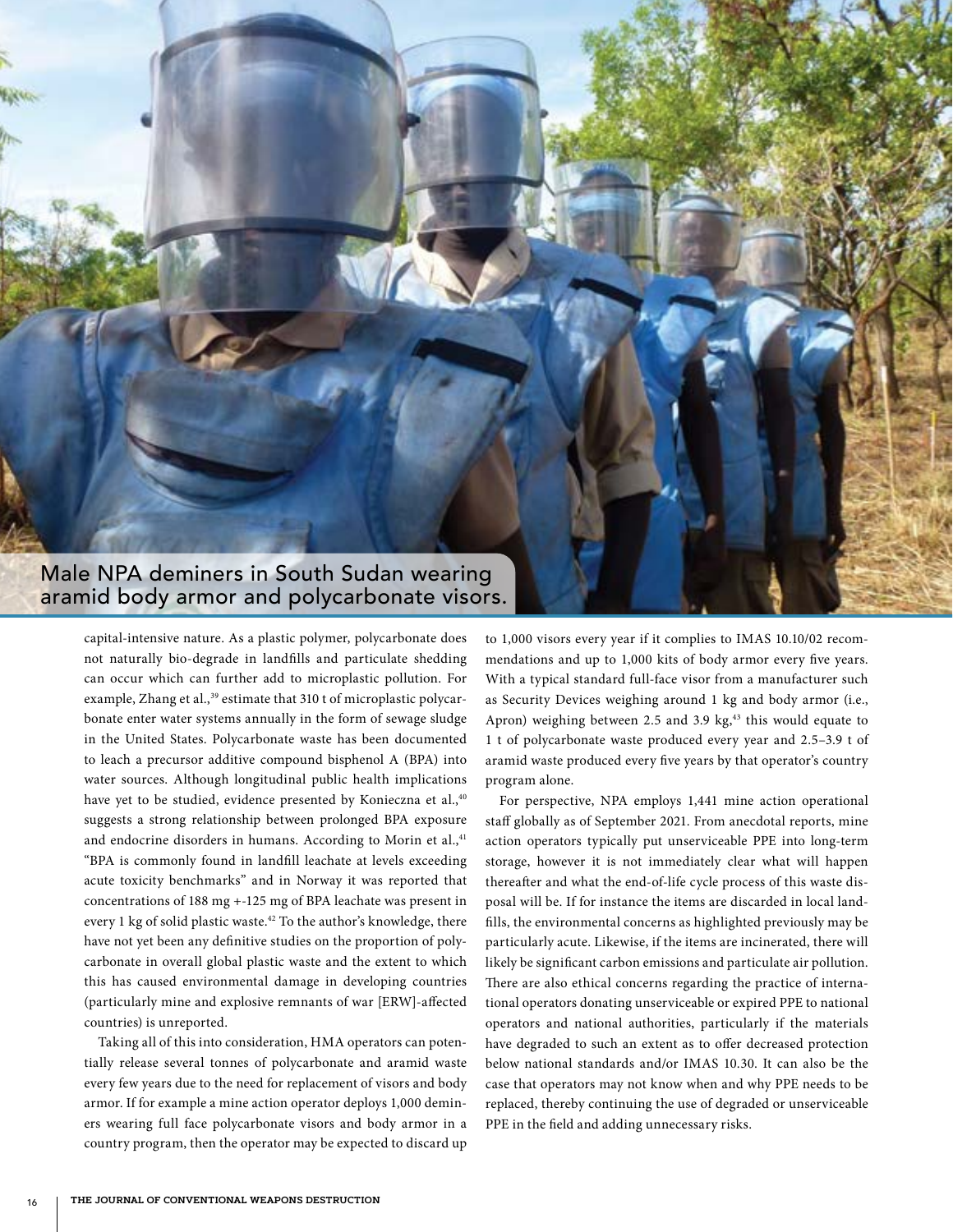# Gendered Perspectives on Comfort and Ergonomics

While the technical drawbacks and limitations in the appropriateness, use, and disposal of PPE have been explored throughout this paper, it is also important to factor in the comfort level of PPE for the wearer, to further enable a safer and more productive work environment. As stated previously, although there are commercially available products that can provide increased protection, this comes at a significant penalty in weight, bulk, and discomfort for the wearer (not considering cost). Although there have been technological developments in body armor such as the increased use of ultra-high molecular weight polyethylene (UHMWPE) and innovative facial protection systems that use composite materials combined with reduced use of polycarbonate such as ROFI's demining masks, widespread adoption has been relatively limited.

Furthermore, just as threats and protective technologies change over time, so too has the face of mine action. Whereas in the past, mine action operations (particularly demining and EOD) have been almost exclusively conducted by men, there is now greater participation of women both as operational staff and as leaders. According to IMAS 10.30, "PPE provided shall fit the employee, male or female, and be designed to provide reasonable comfort and protection against the predictable risks present at a demining worksite. Cultural practices should also be taken into consideration."44 Unfortunately, almost all PPE used in the HMA sector is unisex and not optimized toward female wearers. This causes



Female NPA deminer in Tajikistan conducting clearance in difficult terrain while wearing aramid body armor and a demining mask.

discomfort and potentially reduces the safety of the equipment and the wearer's operational efficiency. Although female-specific body armor is now commonly used in the law enforcement sector around the world, these developments have not yet been adopted within the mine action sector. Unisex body armors are typically designed according to the size, body shape, and/or proportions of men; however, when issued to women, the only difference is that they are issued in smaller sizes.

For this reason, the author hypothesizes that the current generation of PPE may not provide the full coverage, comfort, or functionality for women when compared to men. One of the first activities encompassed in the Innovation Norway grant is to develop and field next generation PPE. With this in mind, NPA conducted an internal global survey of 340 participants working in field operations; 65.6 percent of whom were women. In total, 83.8 percent of respondents worked as a deminer or team leader. Highlights from the preliminary results showed that:

- 13.53 percent of respondents reported their body armor as being overall uncomfortable or very uncomfortable
- 25 percent of respondents reported some form of abdominal pain or discomfort while wearing body armor
- 25.89 percent of respondents reported reported their visors as being overall uncomfortable or very uncomfortable
- 25.89 percent of respondents reported some form of hip pain or discomfort while wearing body armor
- 26.47 percent of respondents reported some form of genital/groin pain or discomfort while wearing body armor
- 27.36 percent of respondents reported some form of inner thigh pain or discomfort while wearing body armor
- 27.65 percent of respondents reported some form of breast pain or discomfort while wearing body armor
- 34.11 percent of respondents reported some form of lower back pain or discomfort while wearing body armor
- 39.70 percent of respondents reported some form of difficulty breathing while wearing visors
- 41.76 percent of respondents reported some form of shoulder pain or discomfort while wearing body armor
- 48.23 percent of respondents had some form of head or neck pain while wearing visors

These preliminary results appear to be consistent with the initial assumption that improvements in ergonomics are necessary, particularly as it relates to women. In addition to the various cultural taboos in developing and post-conflict countries for women in what was traditionally seen as male-dominated work, the lack of ergonomic optimization of PPE for women may also be a factor in creating further barriers to female participation in the mine action sector.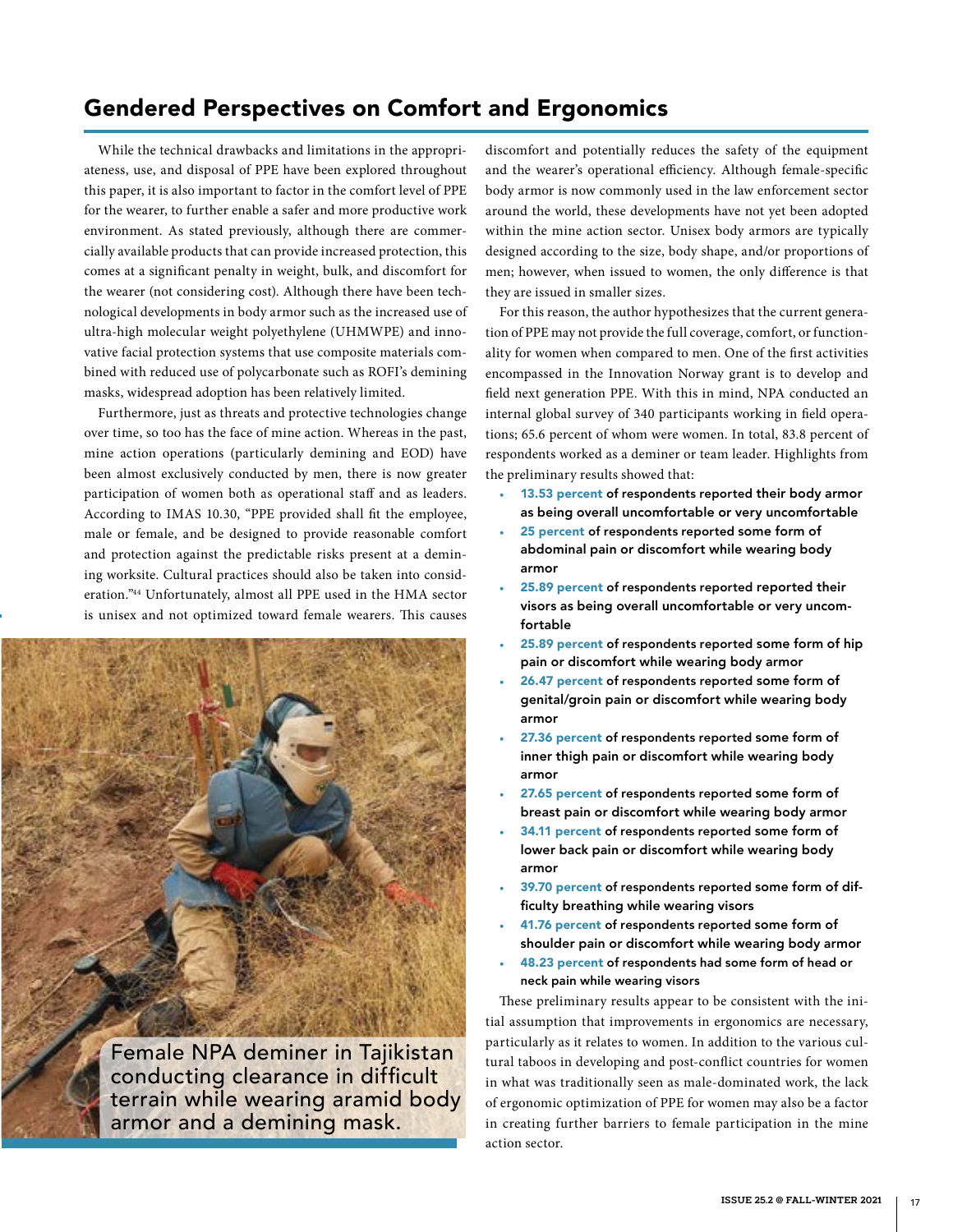### Conclusion and Prospective Innovations

Through analysis of casualties from high-velocity fragmentation, analyzing the kinetic energy impact of fragmentation, and conducting a literature review on the degradation of polycarbonate and aramids, the existing evidence appears to suggest that any new developments in PPE should minimize or completely forego the use of polycarbonate for visors, and at the very least pursue ways to better seal aramid materials against the elements. This would enable more consistent levels of IMAS 10.30 compliant  $V_{50}$ 450 protection of both body armor and visors. Further exploration is also needed on finding ways to improve protection beyond the level stipulated in IMAS 10.30, particularly against high-velocity fragmentation, without increasing weight and bulk or reducing visibility. Careful consideration will also be needed to ensure the environmentally sustainable disposal of expired or unserviceable PPE and/or ways to prolong the service life of existing serviceable stocks. As of this writing, NPA is conducting further studies to determine the life-cycle management of PPE in its country programs. Underlying all of this is the cross-cutting theme that any development and advancement in PPE must be gender-sensitive and take into account user feedback on comfort, mobility, and visibility, particularly from female users. It must also be noted, as argued by Smith, that cost will always be a factor in enabling widespread adoption, therefore any new solutions proposed must be cost-effective and on par with the cost of replenishing current generation PPE.

In support of these conclusions, NPA will be pursuing the following lines of inquiry:

Explore the incorporation of composite materials and new designs of visors that minimize the use of polycarbonate. Transparent materials in lieu of polycarbonate, treatments of polycarbonate, or a combination thereof will be also explored. One of the possibilities is to further optimize the demining mask design (or similar designs) to enable better visibility, breathability, and protection at a cost on par with untreated polycarbonate visors.

- Explore portable low-cost solutions that can enable the safe destruction or recycling of unserviceable polycarbonate and aramids with the least environmental impact. These solutions must be implementable in austere environments.
- Explore the use of ballistic fabrics that are more environmentally and mechanically resistant to wear and tear than aramid, develop better protective shells for current aramid PPE in service, and/or explore composite designs that offer the same levels of mobility and flexibility of aramid.
- Conduct focus groups on how to best optimize and modularize PPE designs so that they can be more adaptable to female users.

NPA will subsequently be having a market dialogue wherein an open invitation will be announced for all companies and organizations interested in partnering with NPA under this Innovation Norway project in order to find potential solutions and jointly develop and field test scalable prototypes.  $\blacksquare$ 

*See endnotes page ##*



**Kyaw Lin Htut** Advisor/Desk Officer Mine Action and Disarmament Norwegian People's Aid

Kyaw Lin Htut is a Desk Officer for Norwegian People's Aid, Department of Mine Action and Disarmament. He previously served in various mine action opera-

tional and management roles in Southeast Asia and the Caucasus. As Desk Officer, he oversees a portfolio of country programs in Southeast Asia and the Pacific and also manages NPA's projects with Innovation Norway. He is IMAS EOD Level 3 qualified and holds a master's degree in economics.



Female NPA deminers in Tajikistan wearing aramid body armor and demining masks.